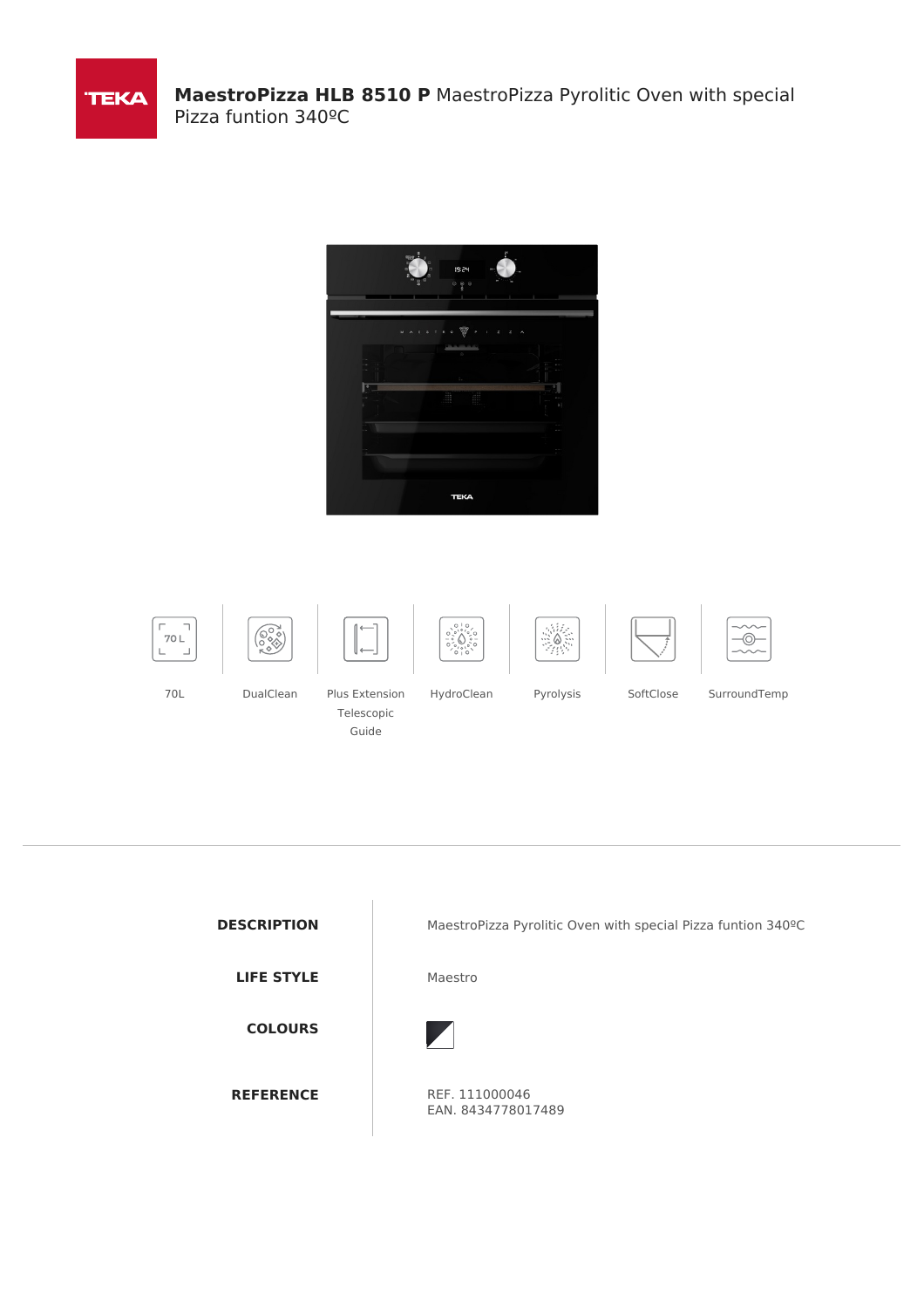**FEATURES** MaestroPizza oven Urban Colors Edition Multifunction SurroundTemp oven 8 cooking functions Up to 340ºC in cavity for perfect pizza finish Temprature range for traditional recipes: 50-250º Pyrolysis self-cleaning system and automatic HydroClean system Touch control display with knobs Electronic timer(Delay/Start function) Chrome supports with 5 cooking levels Plus Extension Telescopic guides Removable quadruple glazed door SoftClose system Automatic disconnection security system Children safety lock Manual quick heating Anti-tip deep tray, baking tray and reinforced grid Special pizza stone included Capacity (gross/net): 71 / 70 litres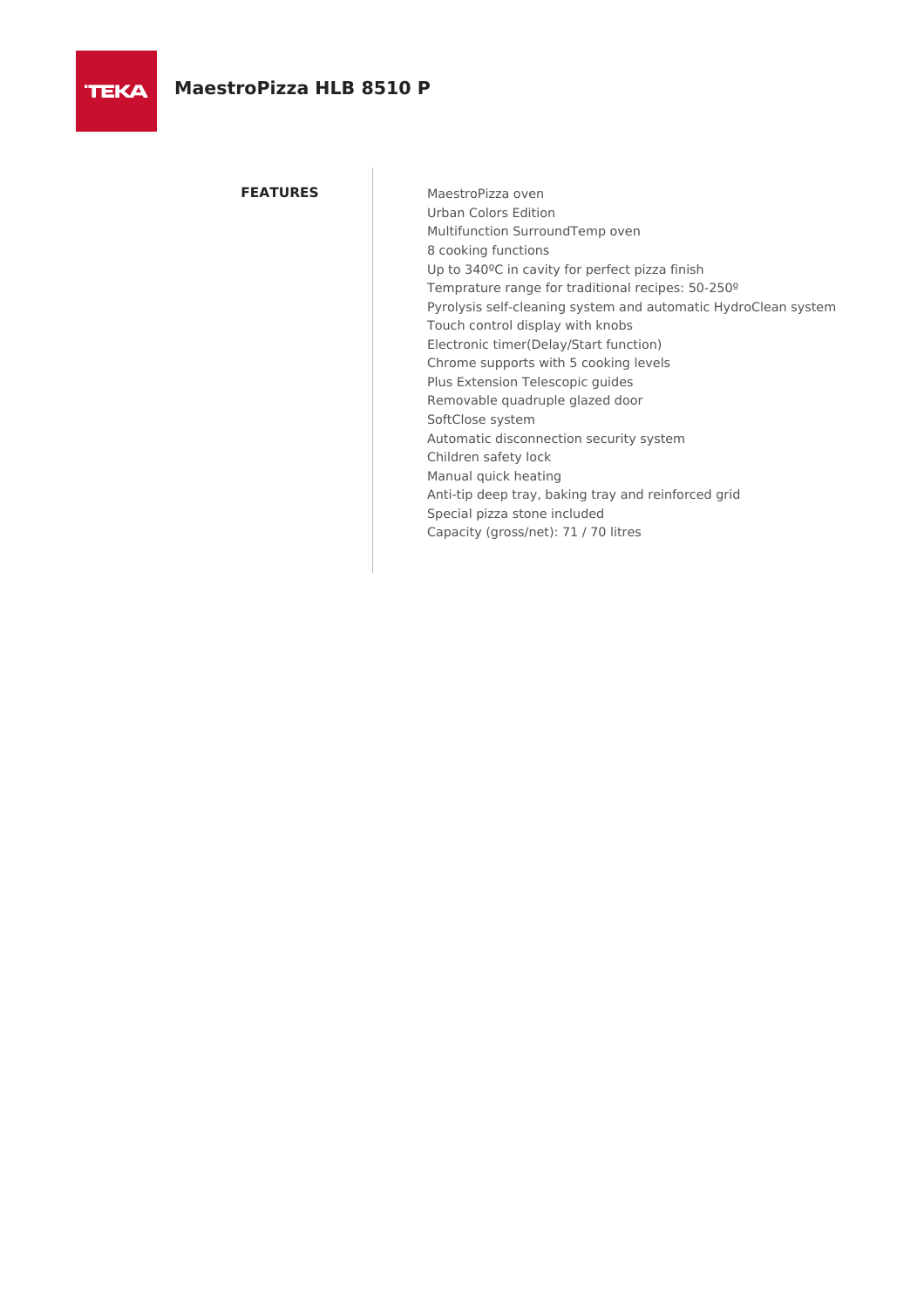

## **DIMENSIONS**

**TEKA** 

**Product height (mm):** 595 **Product width (mm):** 595 **Product depth (mm):** 537+22 **Product length (mm): Net weight (Kg):** 34

## **TECH SPECS**

## **PARTICULAR CHARACTERISITICS**

**Certificates:** CE **Number of cavities:** 1 **Type of inner light:** Halogen **Inside light position:** RIGHT TOP CORNER **Enamelled cavity:** Yes **Min. Temperature Regulator (ºC):** 50 **Max. Temperature Regulator (ºC):** 250 **Function selector:** 11+0 **Number of cooking functions:** 8 **Top + Bottom function:** Yes **Grill function:** Yes **MaxiGrill function:** Yes **Bottom + TURBO (Pizza) function:** Yes **Turbo function:** Yes **ECO function:** Yes **Mechanical quick heating:** Yes **Touch Control Programmer:** Yes **Knobs type:** MMX FIX knurling SS **Removable chromed tray guides:** Yes **Number of guide levels:** 5 **Easy slide telescopic guides:** Yes **SoftClose:** Yes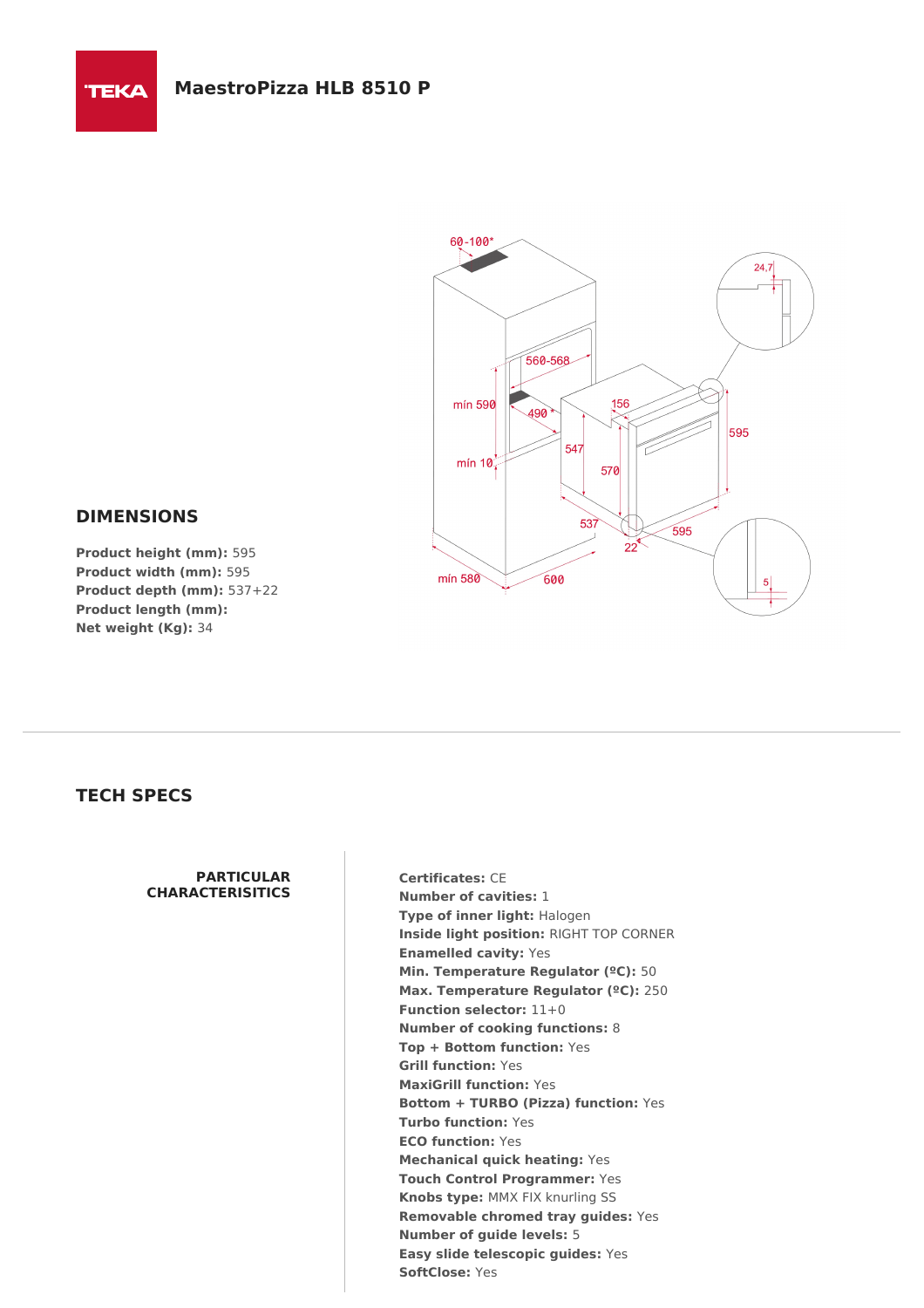| <b>ELECTRIC CONNECTION</b> | <b>Maximum Nominal Power (W): 3552</b><br>Frequency (Hz): 50/60<br><b>Power rate (V): 220-240</b><br><b>Cable Connection Length (cm): 150</b><br><b>Plug: Yes</b><br>Inside light Consumption (W): 25                                                                                                                                                                   |
|----------------------------|-------------------------------------------------------------------------------------------------------------------------------------------------------------------------------------------------------------------------------------------------------------------------------------------------------------------------------------------------------------------------|
| <b>ENERGY CONSUMPTION</b>  | Energy consumption per cycle in conventional mode (kWh):<br>0.88<br>Energy consumption per cycle in fan-forced convection mode<br>(kWh): 0,68<br><b>Bottom Heating Element (W): 1050</b><br>Grill (W): 1400<br><b>Maxi Grill (W): 2450</b><br>Traditional (W): 2450<br><b>Turbo (W): 2000</b><br><b>Multifunction Turbo (W): 25</b><br><b>Cooling Fan Motor (W): 30</b> |
| <b>SECURITY SYSTEM</b>     | Automatic disconnection when opening the door: Yes<br>Panel blocking system: Yes<br><b>Children safety block option: Yes</b><br><b>Grill protection: Yes</b><br>Anti-tip tray system: Yes<br>Safety Thermostat: Yes                                                                                                                                                     |
| <b>CLEANING SYSTEM</b>     | <b>Crystal Clean Enamel (Slippery): Yes</b><br><b>Hydroclean PRO: Yes</b><br><b>Pyrolytic: Yes</b><br><b>DualClean: Yes</b>                                                                                                                                                                                                                                             |
| <b>ACCESSORIES</b>         | <b>Baking Tray: 1</b><br>Deep Tray (50 mm): 1<br>Reinforced grid: 1                                                                                                                                                                                                                                                                                                     |
| <b>ENERGY EFFICIENCY</b>   | <b>Energy Efficiency Class: A+</b><br><b>Energy Efficiency Index (EEI): 81</b>                                                                                                                                                                                                                                                                                          |